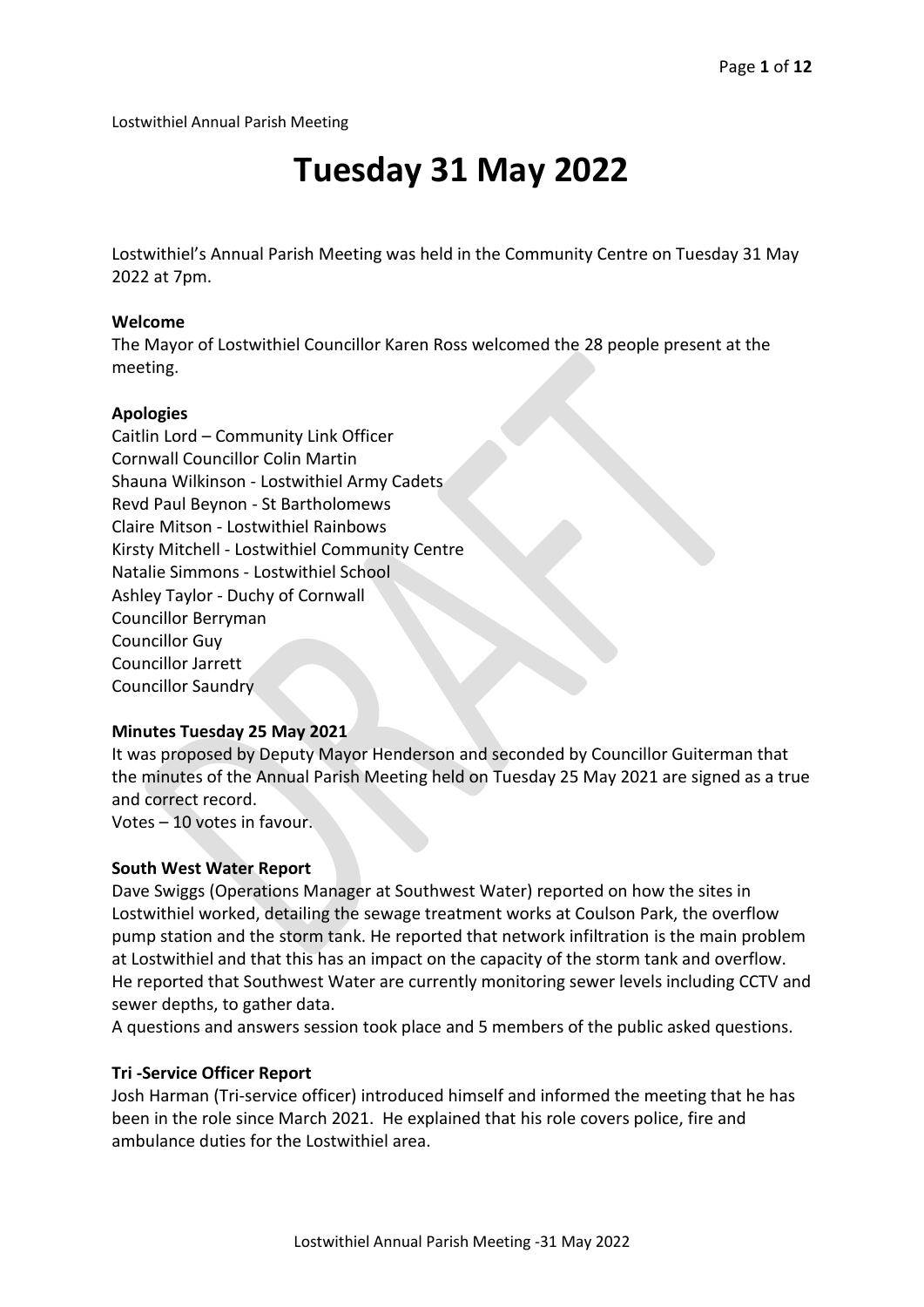He reported that crime is up 14% in Cornwall as a whole since covid restrictions have been lifted, but that the Lostwithiel area has seen a 15% decrease in crime in the same timeframe. Antisocial Behaviour is also down. Josh said he is working hard to make sure crime and antisocial behaviour stays low.

Josh reported that the Ambulance service remains under pressure and that as a first responder he has attended 29 ambulance calls in the last quarter.

Josh reported that 6 new recruits have been appointed at Lostwithiel Fire Station, and once their training is complete, the station will be up to capacity. Part of his role involves identifying vulnerable household to do a free home fire safety check.

## **Annual Report from Cornwall Councillor Colin Martin**

The Mayor read out the following report from Cornwall Councillor Colin Martin.

First of all, I just want to say how disappointed I am not to be there with you tonight. The town meeting is an important occasion to celebrate the fantastic spirit of our community, so I'm gutted to be missing the first proper meeting after two years of COVID restrictions.

It's great to see so many community groups and events returning to some kind of normal operations, and I hope lots of new volunteers will come forward to help out. The pandemic showed us that we can achieve amazing things when we pull together, and I want to pay tribute once again to everyone who played a part in getting us through those dark times, from the Town Councillors and staff, to the health and care workers, everyone who kept the food on the shelves and brought deliveries to our doors, and finally to the amazing volunteers of the COVID 19 support group.

I hope that's the last time we need to call for such a mass effort to tackle a deadly disease, but I fear we may need to come together to tackle another health crisis: Response times for ambulances are currently around six times longer than the target. A patient having a heart attack or a stroke should be reached in an average of 18 minutes, but in Cornwall this is currently taking over two hours!

The slow response is caused by ambulances taking up to 48 hours to unload patients at hospital, when the target time is 15 minutes.

This is because there are over 200 patients in Treliske and a similar number in Derriford who are medically fit for discharge but cannot leave because they have no packages of care. Cornwall Council should be coordinating these care packages, but in the past year the system has totally collapsed, and despite increasing the amount they spend on care by over £45 million, hundreds of people have still been left without the care they need.

The increased spending on social care has led to £45 million in cuts across every other Council department, with hundreds of staff being made redundant.

One department which has had some success is the housing department. Last July I called on Cornwall Council to declare a "housing emergency" and I am pleased to say they responded by involving me in producing an action plan. As well as building more affordable homes (like the 47 at Bartholomew Meadow), the council has purchased existing homes to rent at affordable prices, and even bought ready-made "pods" which provide emergency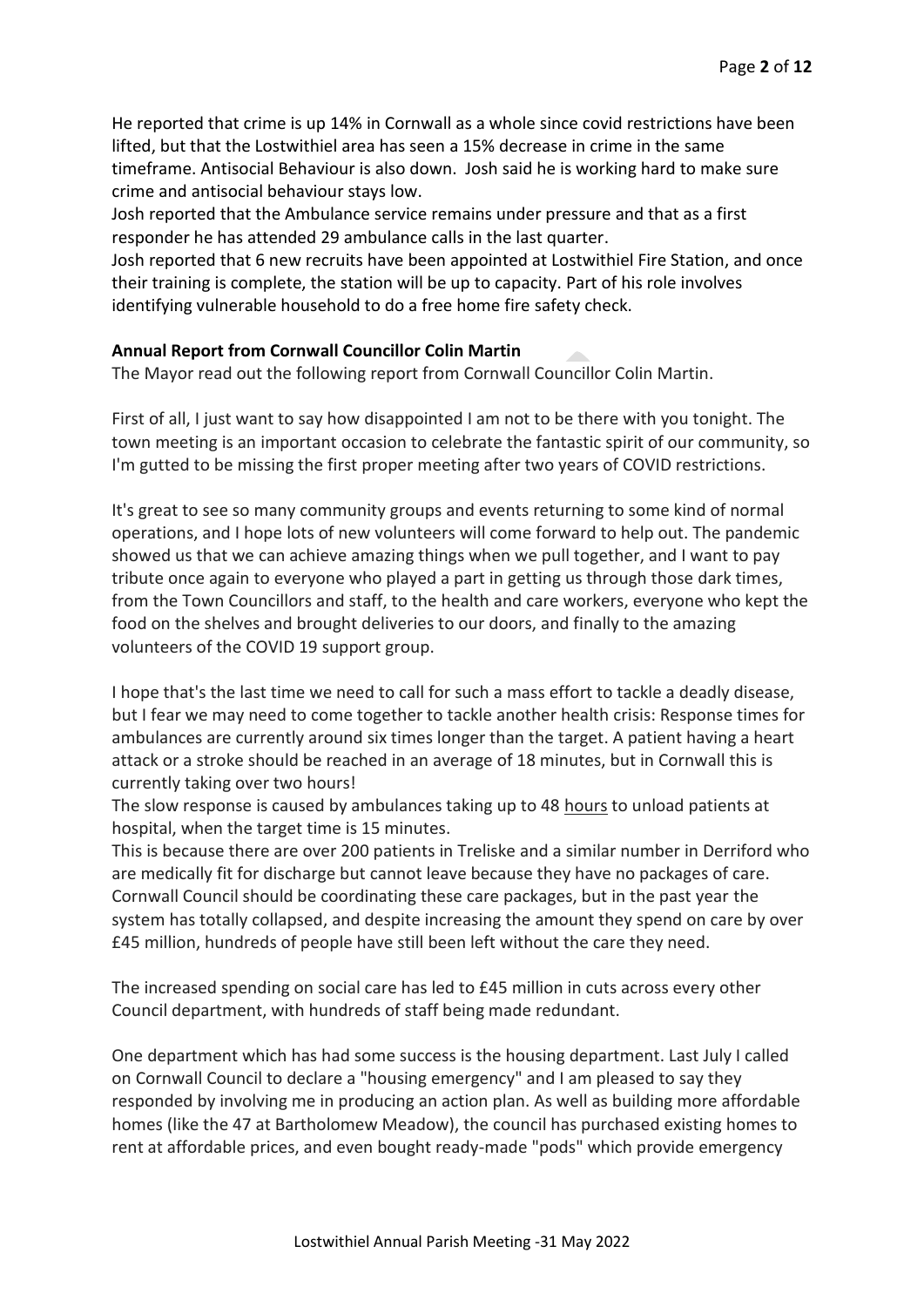accommodation for homeless people and reduce the amount we spend on expensive hotels and B&Bs.

I'm sorry to say Cornwall Council's progress on the Climate Emergency has been slower, with too much time being spent on small "token" projects. I have called on the Council to adopt a more open and inclusive approach which enables every family and every community to play their part. The Lostwithiel Environmental Action Forum is doing some great stuff and I encourage everyone to take a look at what they're up to.

Tackling climate change means making it easier for people to make greener choices, which is why those of us who have spent years campaigning for a footbridge at the railway station are so delighted that this project is finally going ahead. I am continuing to push for the sidings to be turned into a car park with EV charging points, bike hire and a car-share scheme.

In addition to the climate emergency, we also face an ecological emergency. I am pleased that South West Water have finally admitted that they are putting sewage into our river every time it rains, but disappointed that they don't yet have a clear plan to fix it, let alone a timescale for doing so. I will continue to work with the newly formed FLOWSS group to campaign for a cleaner river.

There isn't time here to list everything else that's going on at Cornwall Council, but as always if anyone has anything they want to contact me about, please feel free to email or call me. My contact details are on the Cornwall Council website.

#### **Annual Cornwall Council Community Network Report**

Not present

#### **Duchy of Cornwall Report**

Not present

#### **Lostwithiel Army Cadets Report**

Not present

#### **Lostwithiel Beavers, Cubs & Scouts Report**

Peter Berry (Group Scout Leader) reported that not much has changed over the last year. He reported that it was hard over the pandemic but they have moved from Zoom meetings to outside face to face meetings to inside face to face meetings over the last year. He reported that finding leadership to run the face to face meetings has been a struggle and that they would really like to find some more leaders. There are lots of children that would like to join the groups, but they really need 4 or 5 more leaders to get the groups up and running at full capacity. Commitments needed from volunteers are  $3 - 4$  hours a week with an occasional weekend overnight camp. If anyone is interested in becoming a leader, please get in contact.

#### **Report from St Bartholomews Parish Church**

The Mayor read out the following report from Revd Paul Beynon.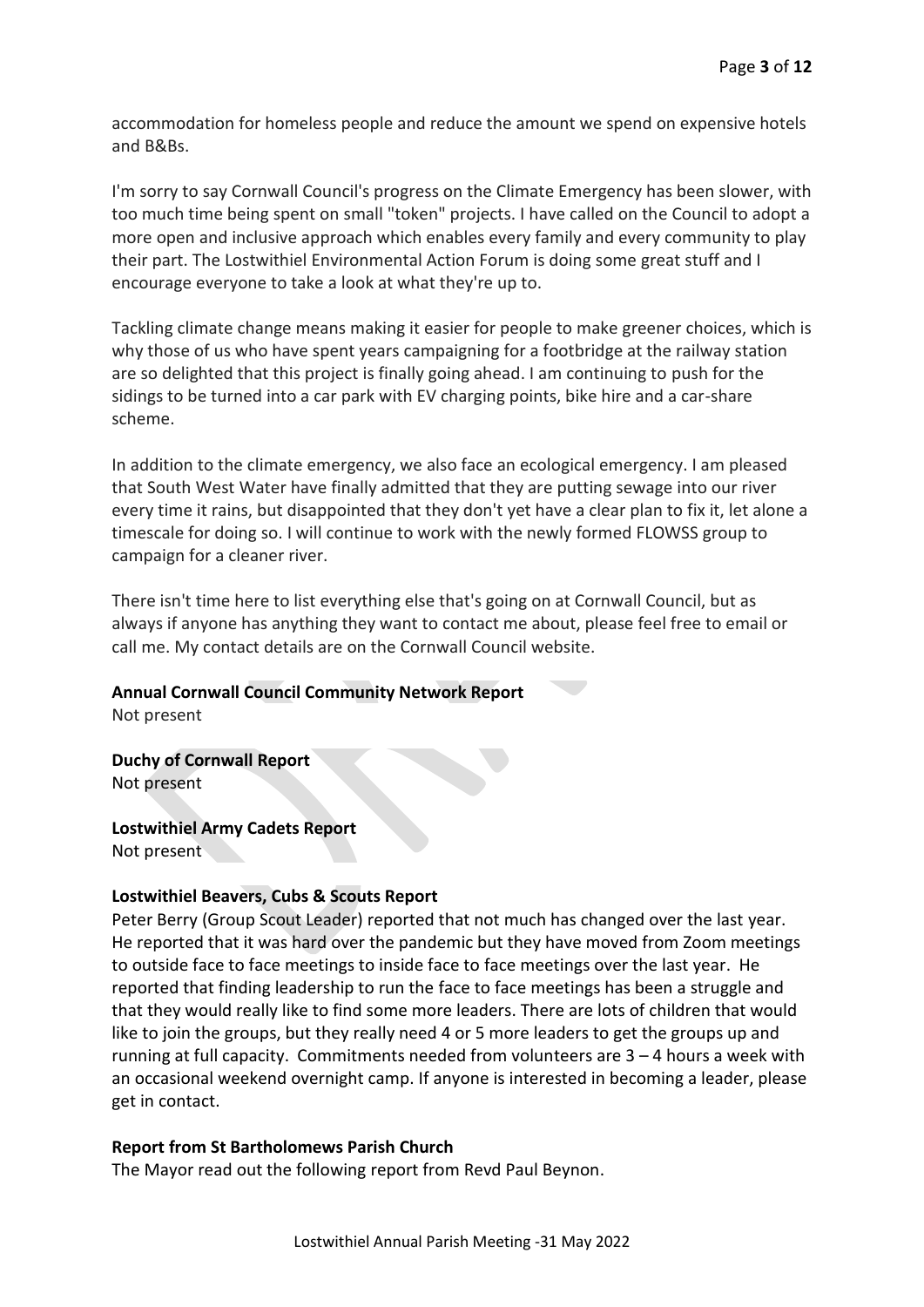There are currently 70 parishioners on the Church Electoral Roll. St Bartholomew's continues to hold three eucharistic services, and a service of morning prayer per month. The PCC sat five times in 2021.

## Liturgy & Services

All our services continue to be live streamed on the Benefice of Lostwithiel Facebook platform for the benefit of those who cannot physically attend. We regularly have between 30-40 viewers who join the service on-line, and we have extended this service to those who use the church for weddings and funerals, which has proved helpful for family's who do not live in the area.

On-going maintenance and upkeep costs continue to challenge the pcc and congregation alike.

The tower appeal continues to generate generous donations from the congregation and townsfolk alike, and the tower restoration appeal is likely to achieve at least half the required funds this summer in order for us to qualify for match funding grant status. Thank you, councillors, for your support in every way that you have been able to support this venture.

The church has subscribed to the diocese's Care of Creation Green Kernow Award Scheme, which means the churchyard is monitored for special care and attention as we continue to use this green space for church, community, and the natural environment around us.

Mission & Ministry

The church gradually increased its services incrementally through 2021 as Covid restrictions were gradually eased. We were also able to reinstate the Celtic Eucharist on Thursday mornings.

The family service on the first Sunday continues, as does the recently launched community café, and Messy Church. I have approached both our Church of England Primary schools in our benefice about re-launching our Open the Book programme and visiting their assemblies, but due to some changes in the DBS and safeguarding process this is still to be achieved.

I have also re-instated the monthly services to the two residential homes in the town starting in June 2022.

The bell ringing team have also recommenced their practice evenings on a Tuesday, and I'm sure the town is enjoying their much-anticipated return!

Our admin office is now open on Mondays-Wednesdays from 0900-1200 and Catherine is available to deal with any enquiry's relating to day to day running of the church you may have.

2022 promises to be equally challenging, and I'm sure recent national and local press reports have not escaped you. The Church of England is currently engaged with the most radical programme of change it has embarked on for a generation; the extent and results of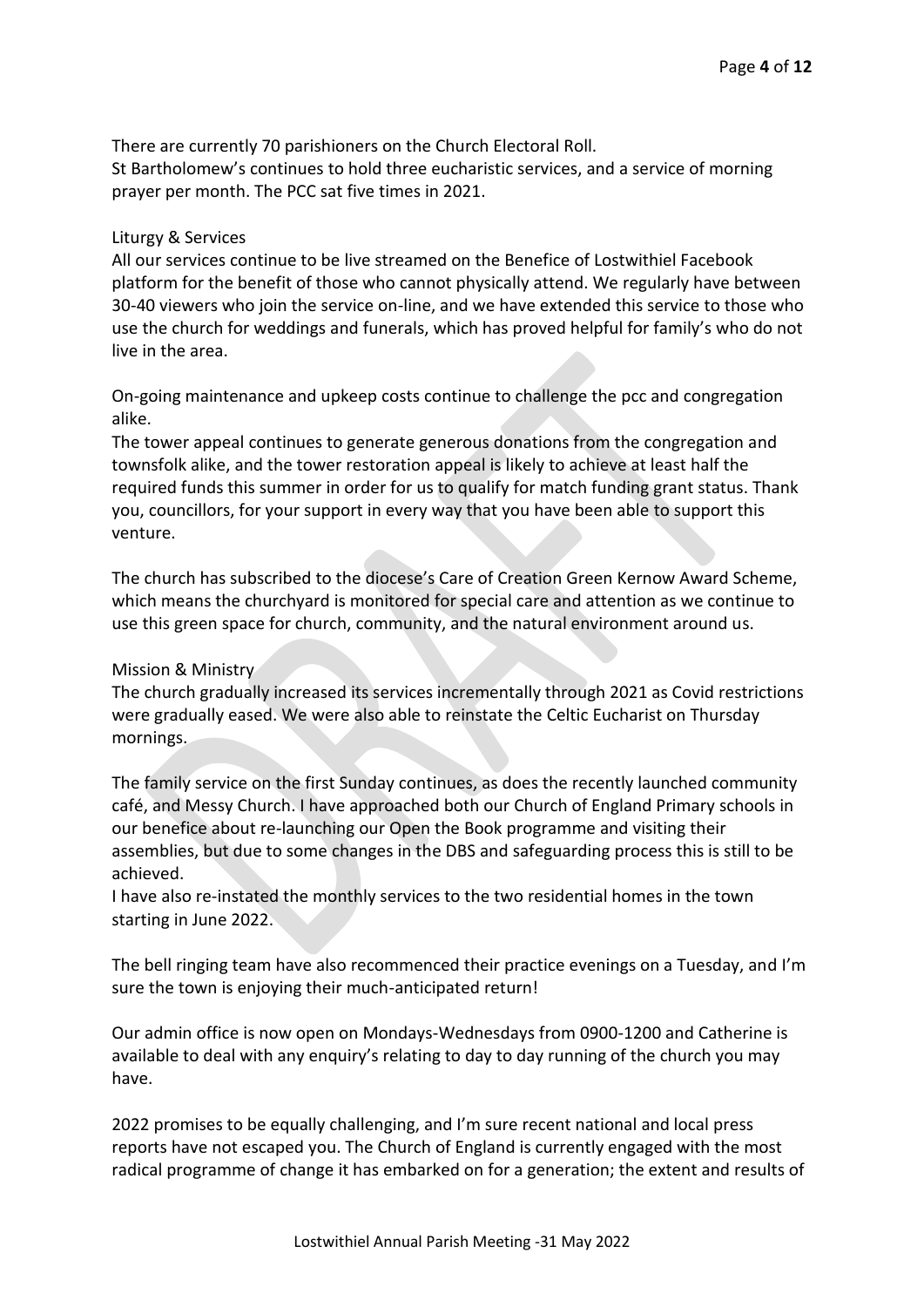those changes are yet to impact our benefice, but if the consequences experienced in other parts of the county are replicated in our area, the changes are likely to be significant.

I continue to look to God in faith and with courage as both the church and our community face these challenges, possibilities, and potentials together.

The Mayor, deputy mayor, and all of our town's councillors remain in my thoughts and prayers for the year ahead.

## **Lostwithiel Business Group Report**

Jeff Pearce introduced himself and reported that he became chair 6 months ago. Jeff reported that not a lot has happened in the last 2 years due to covid, but that with 120 members they are now getting back to normal.

He reported that the ethos of the group was to work with businesses and the community of Lostwithiel to promoting the lovely town and encouraging people to use the shops and facilities. He explained that some of the events that they help organise are The Gin Festival, Dickensian Evenings, wreath making for Christmas and the Advent windows as well as the wreath making for the upcoming Jubilee.

The group is currently working on a Town Business Leaflet and developing their website facebook and twitter to promote the town.

Jeff said that new members to the Business Group would be welcomed.

## **Lostwithiel Community Centre Report**

The Mayor read the following report from Kirsty Mitchell.

Well, Lostwithiel has really come together to celebrate the Queens platinum Jubilee, it's been amazing to be involved in some of the planning.

As for the Community Centre we are holding a huge celebration party on the Sunday 5th June starts at 12 pm and Lost in Space are playing from 2-4pm,

the new picnic tables that we added to the garden have all sold out already, we are decorating the tables and putting jug of Pimms and juice and some people have bought tables to include a bottle of wine but also, we have a few more surprises on them!!

We have gone all out to celebrate the Jubilee, we are selling picnic boxes from the cafe, if people want to join in and sit on the field or on our grass The cafe will be selling the picnic boxes, cream teas, soft drinks and wine, larger /beer.

BSL (British Sign Language) classes have now started, anyone interested in the next course please let me know, and the reading room is looking amazing just some stencilling to do and then its finished I'm so pleased how the room has turned out, I hope you will like it and enjoy being in there as much as I do.

The changing rooms has started "whoop whoop " !!!! I can't say how pleased I am that they have finally been started, to get the new boiler fitted so we can have hot water, get the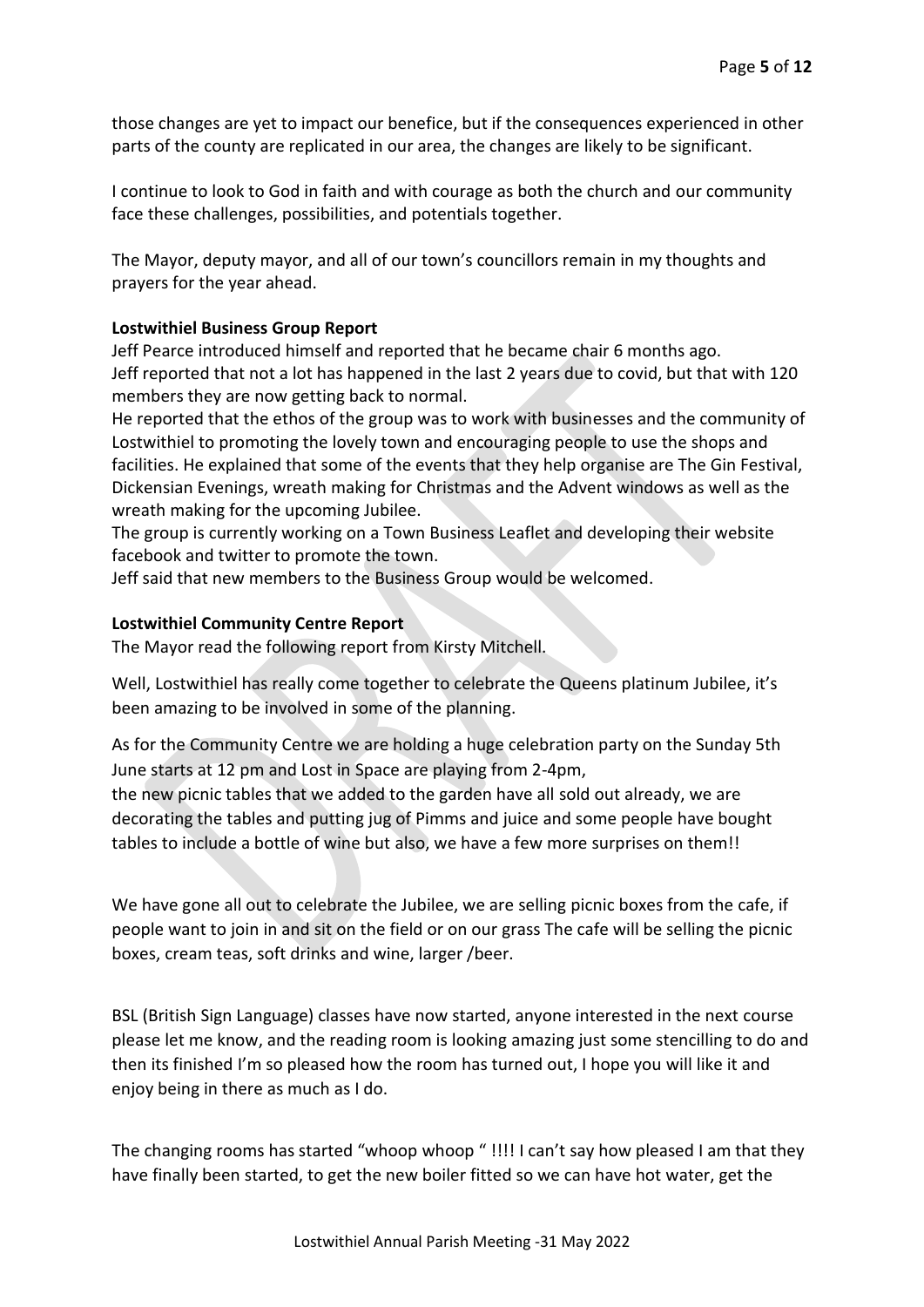showers working and the downstairs toilets working!

I got a few Thanks Yous' to say ….

Firstly to Lee and all the guys at Duchy Timber for being so helpful with the new picnic tables and all these involved in building them to delivering them so helpful and the wood for repairing the old ones and a thank you to Karl at Duchy Nurseries for sending down some lovely plants to us, and to Asda for some of the soft drinks donated to us, and to Aleah from B&Q St Austell for helping me with donating some kitchen units, sink and taps.

Now JULY - the community centre is hosting a big football tournament with KIXX and Lostwithiel men's football  $1^{st}$  & 2nd teams are playing in, so from 18 months - 40yrs are all playing in. The men's teams are dressing up as children's characters!! so look out for Pepper pigs or Scooby Doo!! This is happing on Saturday 30th July 10-3pm so people can stay and then watch the carnival from 4pm. The cafe will be open so light lunches and drinks.

On the Saturday 4th June on the parade, we will have a stand selling bacon baps, cake & a Pimms bar !! Sunday 5th June the Big Centre Jubilee Party starting from 12noon Saturday 25th June Gin day! And again, were on the parade selling bacon baps and cakes. Sunday 24th July on the parade again selling bacon baps and cakes. Saturday 30th July Big football Tournament starts at 10am -3pm Coming Back soon …..indoor car boot sale…. so, watch out for the posts. What's on …. Jubilee celebration 2nd ,3rd,4th 5th June Antiques fair ..is on June 12th Lostfest 18th June Gin fest 25th June

**Lostwithiel Brownies & Girl Guides Report** 

Not present

#### **Lostwithiel Rainbows Report**

The Mayor read out the following report from Claire Mitson

We returned to Rainbows in July 2021 after 16 months of Covid restrictions, we initially met outside in King George V Playing field before returning to indoor meetings when the evenings got cold and dark.

We have had lots of challenges to complete in the last year -

We completed a Girlguiding Christmas challenge which included making decorations which we then used for our Christmas tree in the Church Christmas Tree festival, a reverse advent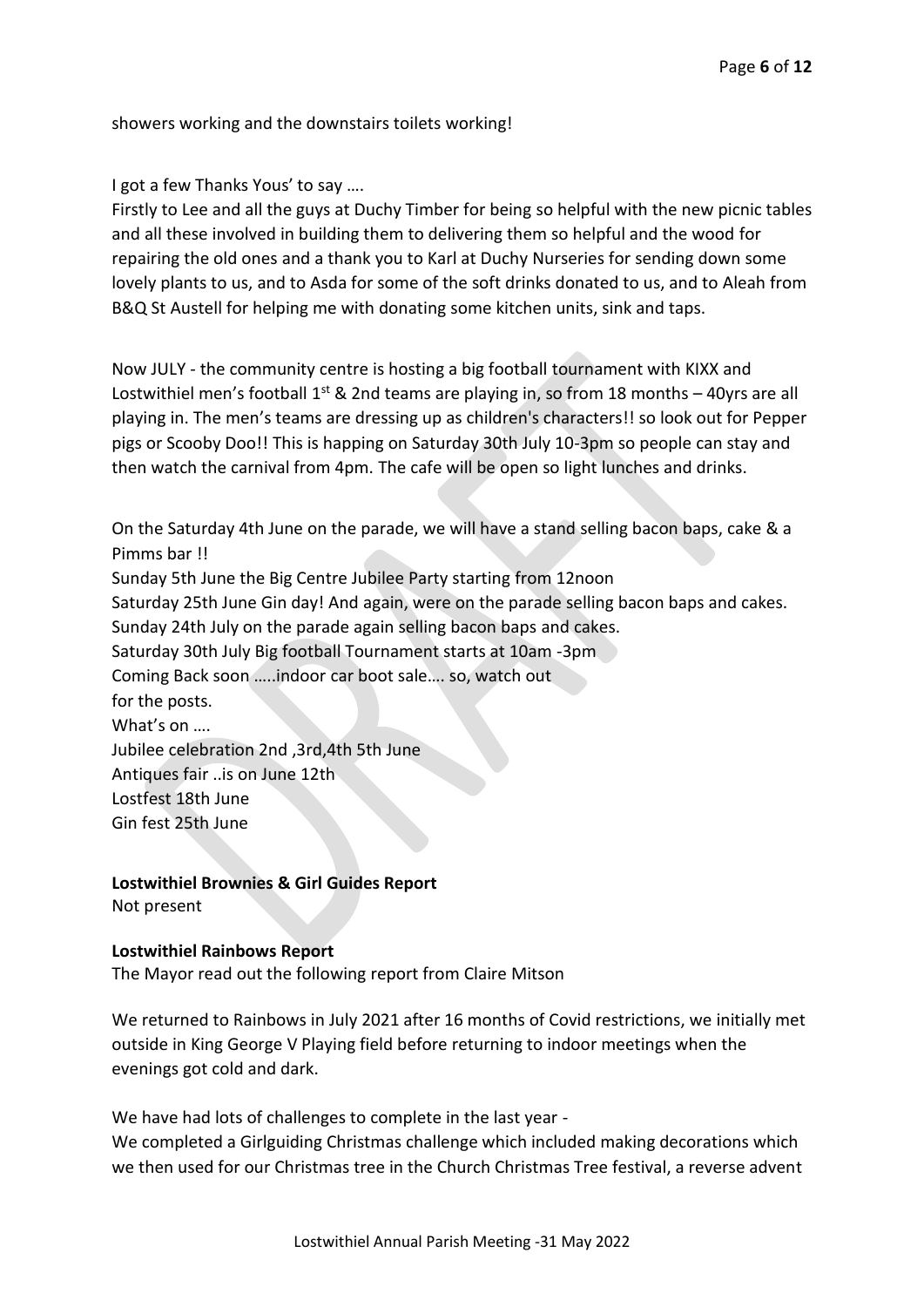food calendar which was given to Rev Sheila to distribute where she thought necessary, we had a Christmas party and made some Reindeer food for Rudolph.

We completed another Girlguiding challenge in the form of learning about Chinese New Year doing various activities including completing a word search, drawing tiger masks, making Chinese lanterns and trying some Chinese food.

We celebrated the annual Girlguiding Thinking Day by competing a series of challenges and we collected shiny 2ps to send off to the World Association of Girl Guides and Girl Scouts (WAGGGS for short).

We completed a Girlguiding litter pick challenge on King George V Playing Field.

We have held our Jubilee party and invited the Rainbow parents and siblings to have a family picnic and activity evening, this should have been held on King George V Playing Field but due to the weather it was held inside.

All of the above challenges have resulted in each Rainbow receiving a badge.

As well as the above we have been working on the Rainbow programme and have had lots of fun doing so.

Over the next year we hope to get new Rainbows as some of our current Rainbows will be leaving us to start the next stage of their Girlguiding journey by joining Brownies.

## **Lostwithiel Memory Café Report**

Martin Austen read the following report.

Your Worship, Councillors, ladies and Gentlemen.

I really want to stand before you tonight and tell you all about the progress that the Memory Café has made over the last year. Unfortunately, l cannot do that. The Café last met on 5th March 2020 and was due to hold its Annual General Meeting at the Fowey River Hotel over lunch on 19"" March 2020. l think we all remember what was going on then, most Members cancelled, so we called off the lunch just before the first lockdown.

In the intervening period we have lost virtually all of our Guests so are faced with the prospect of starting up again from scratch. My Committee and I fully intended to he restarting by now but a mini epidemic some weeks ago saw the Cafe Secretary and me laid low by Covid despite both of us being triple vaccinated. If you have not had Covid, I do not recommend it although a friend of mine said he had the proper Covid, Type Delta and that l had only had the boy's version! This caused us to pause and consider; at Café sessions we dance and we sing and yes, we hug on occasions. It is this closeness that helps us to engender the atmosphere that makes our Cognitive Stimulation Therapy effective and creates the fun situation which helps to relax our guests.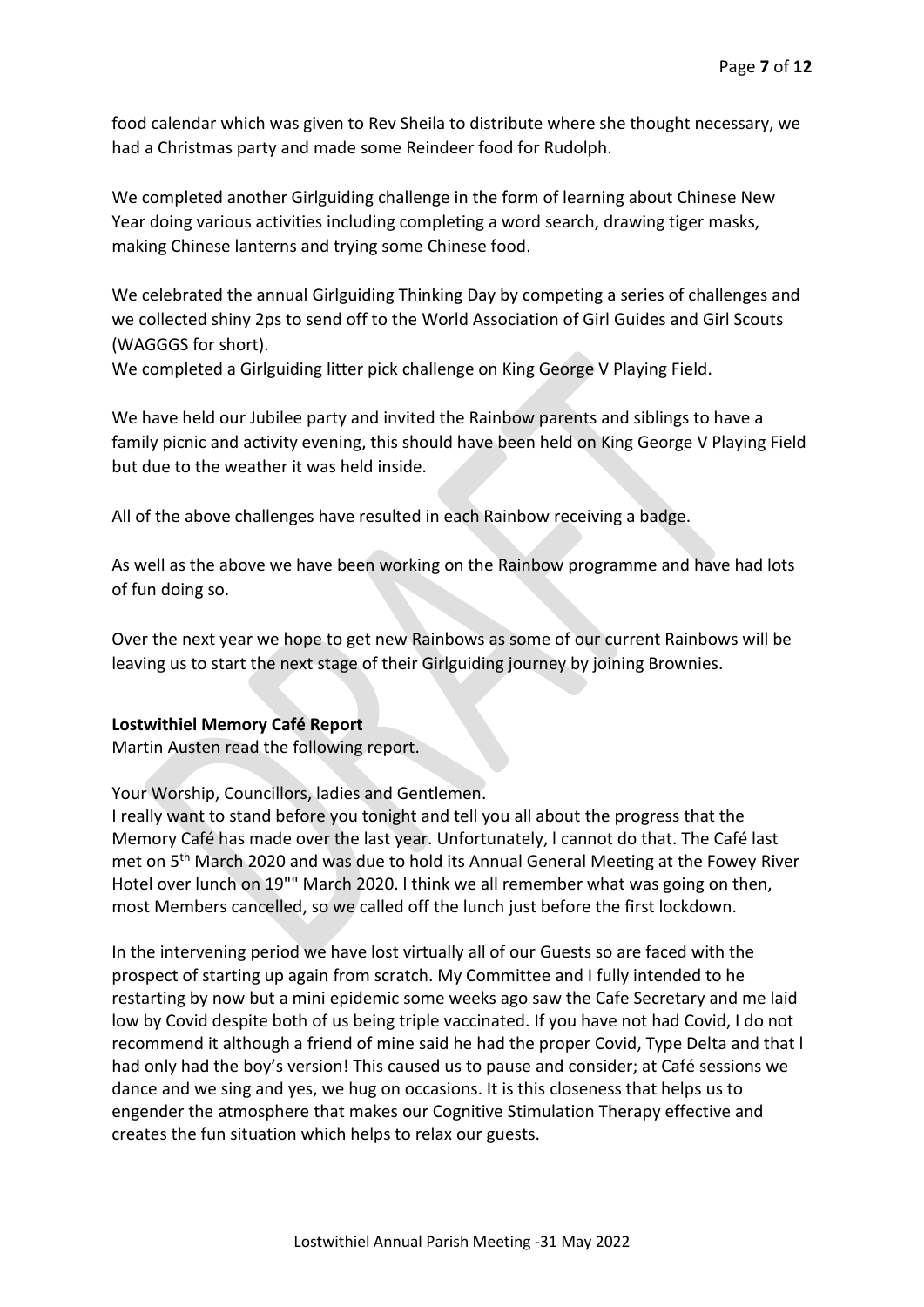So, we made the decision that we would not attempt to restart until we could he certain that it was totally safe to do so, we really do not want to be a hub of infection. It is even more critical to note that potential Guests and Carers have to be absolutely certain it is safe before meeting with a group of similar people. To say we are disappointed to have to take this line is a major understatement, each passing month makes it potentially more difficult to get up and running.

Our previous experience is that only a small proportion of Guests come from Lostwithiel but Guests came from far and wide when word got out that we were doing it right. However, when we deem the time right, we will use the wonderful Town Newsletter heavily to advertise our service and, to overcome the problem of GDPR the Surgery will pass out information to those who they think would benefit from our service, without giving us names. This will give us a feel lor what the need still is and how to progress. We believe that our cake-makers will still be up for it and we will re-make contact with the Practitioners, our helpers are also still keen to resume. We are blessed with some wonderful benefactors so we have a reasonable sum of money to spend on tempting outings and so on to get people along. Whoever said there was no such thing as a free lunch never attended our Café. We always provided a good lunch for our AGM and a delicious Christmas Dinner. So, if you are having memory problems ...... ...

In the meantime, things have moved on at the Community Centre and we have been told that we can use the actual Café for our activities, so we are hopeful that will stay in place.

In conclusion, when the time is right, we have the plan to get us up and running and the determination to rise again, Phoenix-like from the ashes. We also, currently have the money for some special treatsl!

I think I have said it before, but we will he back!

## **Lostwithiel Methodist Report**

Rev Paul Parker read out the following report.

Our church is delighted to be meeting for worship again, although we heated Lostwithiel on Sundays with our doors open for ventilation.

Rev Paul Parker has been our minister since September 2021, but will be leaving in August 2022 to go to Stoke. From this September, our minister will be Rev Paul Benney, who is also our Superintendent minister.

Café Churches continue to be held every second and fourth Sunday. This is relaxed, childfriendly worship sitting around tables, drinking coffee, with videos clips, singing, sketches, a chance to talk and laugh and definitely no sermon!

Coffee Mornings are still be held on the last Thursday of the month and, although coffee is free, any donations made, have been given to Children's Hospice South West.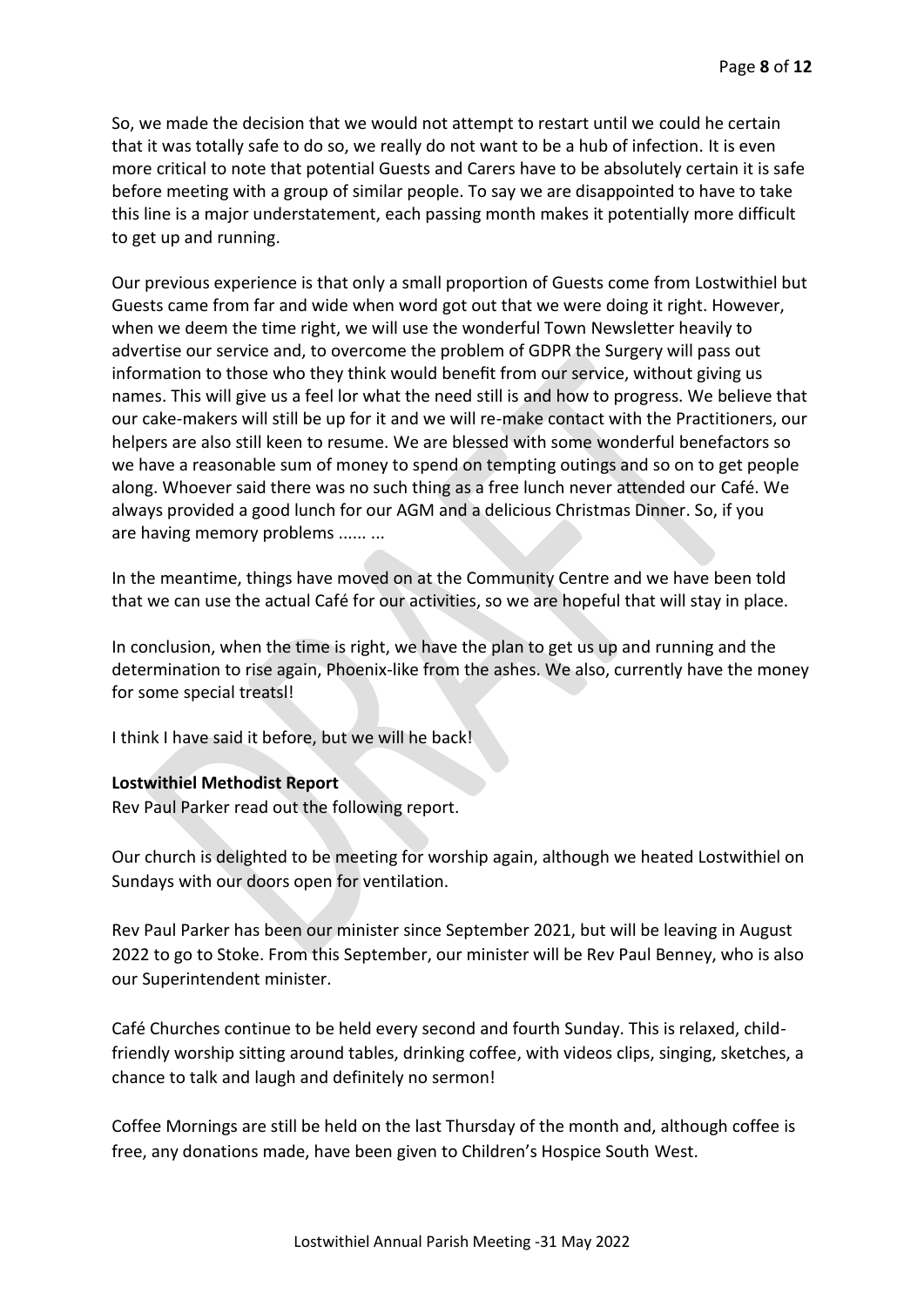We were delighted to take part in the Rotary Christmas shoebox appeal and to support the DEC Haiti, Afghanistan and Ukraine appeals.

We also support St Petroc's homeless charity, Action for Children and Foodbank on an ongoing basis.

We are pleased to share our premises with Sew What and the Music appreciation Group and would welcome other groups who are looking for a small room in which to meet.

Our greatest desire is to share God's love with the people of Lostwithiel and the surrounding neighbourhood.

## **Lostwithiel Museum Report**

Christine Walton (Chairman Lostwithiel Museum) reported that it was the 50<sup>th</sup> Anniversary of the Museum on 25 August 2021 and that the Museum has been housed by the Town Council for 50 years.

Christine reported that over the last year they have installed video loops and touch screens and are hoping to add much more. She reported that lockdown has given the museum time to develop.

The Museum is currently running guided walks and has an archive for 4000 photographs. The Museum produces a magazine (Museum Matters) twice a year and has a membership where you receive this magazine plus talks. They currently have guidebooks available and are currently producing a book on the Civil War in Lostwithiel.

The library normally is accredited, but due to the pandemic this was delayed and the resubmission is currently going through.

The Museum is applying for grants for the clock repairs and for a new display case. Christine thanked current volunteers and said that that if anyone would like to become a member or join the volunteers to please get in touch.

## **Lostwithiel Rotary Report**

Mick Townsend reported that the Rotary has not done as much as they would like in the last year. They have however raised some money for charities including £500 for the Ukrainian appeal.

They are looking forward to the Jubilee and Carnival celebrations, which are coming up and hope for nice weather. They hope to hold a fancy-dress event and hope the mayor will attend!

Mick reported that they currently have 27 volunteers and asked that if anyone would be keen on joining to contact him.

## **Lostwithiel School Report**

Not present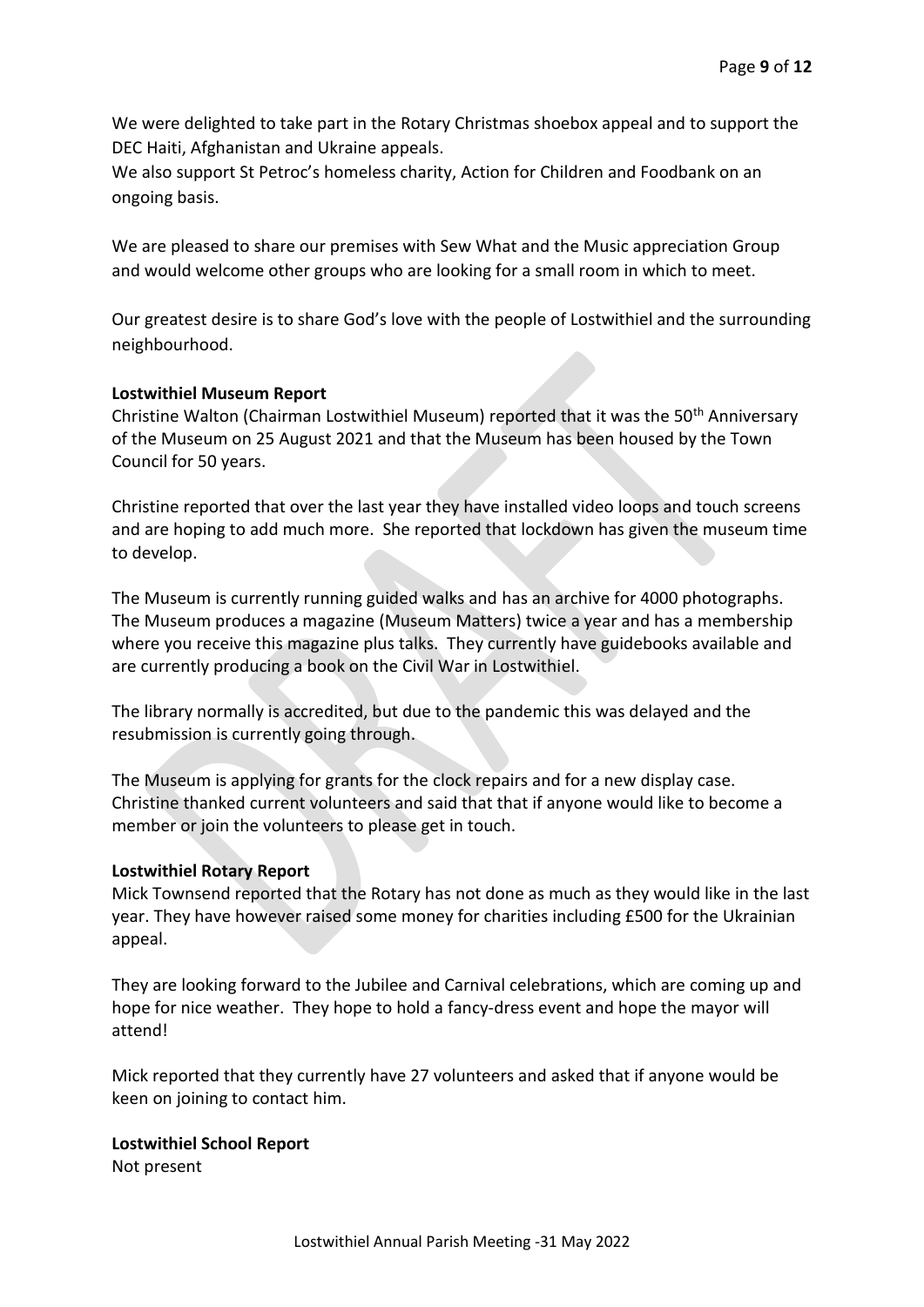## **St Winnow School Report**

The Mayor read the following report from Jennie Southey (Executive Heald of School).

We have continued to thrive in number at our school nearly reaching our full capacity, we have been working hard this year making sure our children are getting back into school after 2 years of disruption due to the pandemic. We have successfully built our new library with the support of Lostwithiel education fund, we are just waiting to furnish it and it will be in full use the children are loving the new space.

We have lots of outside agencies on school this year giving the children lots of extracurricular opportunities and hope this will continue in the summer term. We have also loved participating in the event held at St Barts Church. We are holding our Jubilee picnic at the end of this half term which will be a lovely way to end our half term

We are hoping in the future to continue to develop the grounds that we have, to enable the children more wonderful opportunities

**Lostwithiel Town Band Report** Not present

**Lostwithiel Young Farmers Report** Not present

**Lostwithiel Bowling Club Report** Not present

**Lostwithiel Really Lovely Project Report** Not present

#### **Lostwithiel Town Team Report**

Councillor Phil Wisdom (Chairman Town Team) reported that the Town Team has evolved from the Heritage Building Committee. The Town Team consists of members of the Council and town residents, the Town Council's involvement is the accountable body that handles the funding.

The Town Team currently has 2 projects, it is looking at traffic in the town and also how to develop the heritage buildings (Edgcumbe House and Taprell House). There is a total grant sum of £30,000 to investigate both projects. The group is currently putting together tenders for the investigations and they hope to appoint the work soon.

The group is currently setting up a website and hopes to continue to exist to help the development of Lostwithiel in years to come.

Phil reported that there was 1 vacancy on the Town Team.

## **Lostwithiel Town Councils Mayor's Report**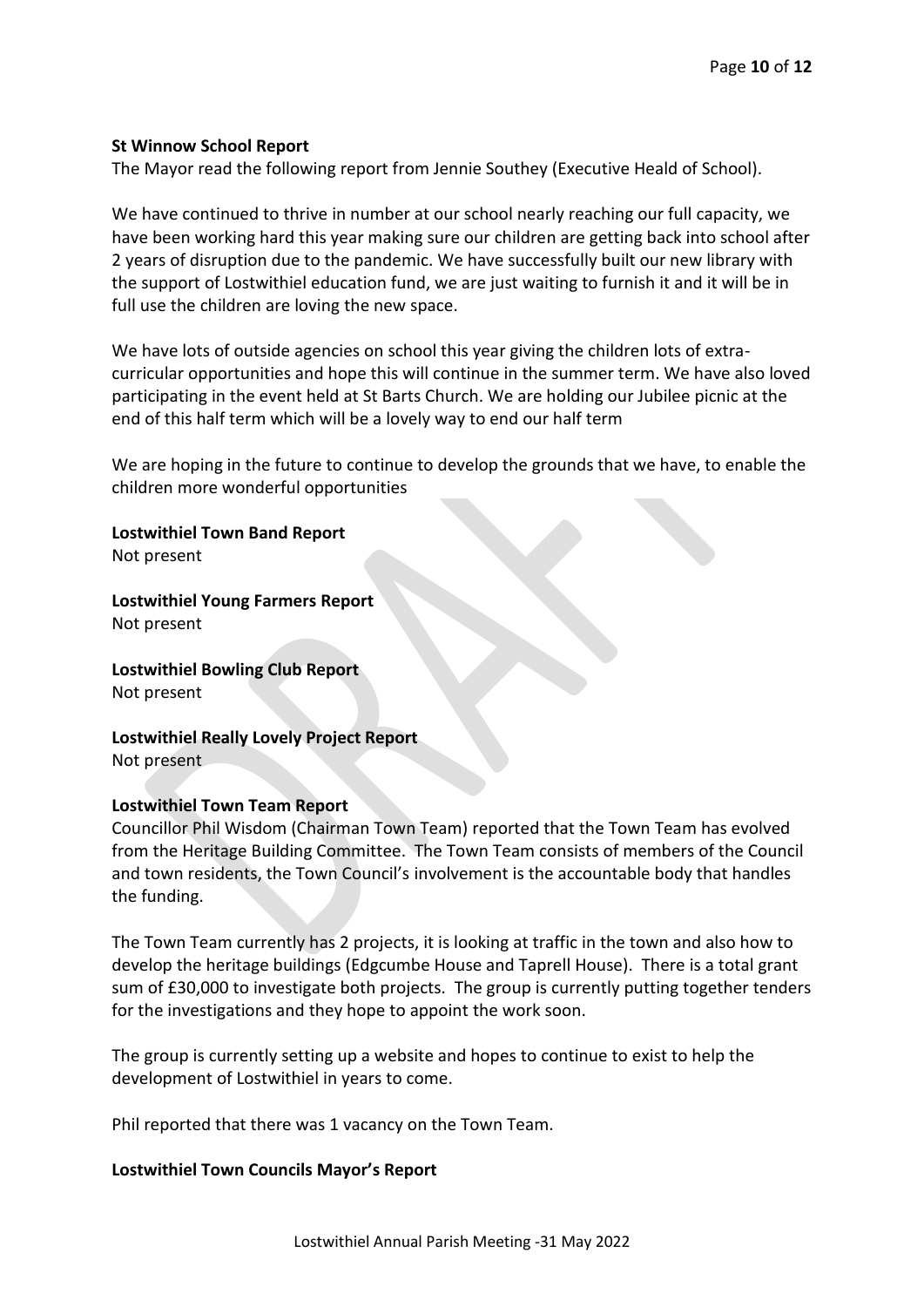The Mayor reported that in the May 2021 elections only 8 applicants were elected to the Town Council. Subsequently the remaining 8 vacancies were filled, but unfortunately the Town Council lost its General Power of Competence.

The Mayor reported that over the last year the Town Council has spent a lot of time considering the Gillyflower application as well as many other planning applications. It has spent a lot of time looking after the parks. The Town Council has set up the Town Team and has re-opened the library for physical browsing and borrowing. The Mayor also reported that Remembrance this year had an amazing turnout.

The Mayor is looking forward to the upcoming events in Lostwithiel including Lostfest, the Gin Festival, Sing along the River and all the Jubilee events.

The Mayor also reported that the flood plan is seen as one of the best and that there have been field trips to Lostwithiel from University students to study the flood plan because of this.

The Mayor thanked all the organisations for attending the meeting tonight.

## **Time allowed for any other Town Organisation to address the meeting**

## **Lostfest 2022**

Councillor Guiterman addressed the meeting regarding this years Lostfest. He advised that the festival is going ahead on 18 June 2022.

## **Fowey Valley Partnership**

Councillor Guiterman reported that the Fowey Valley Partnership is working with Great Western Railways and Network Rail to provide a carpark with solar energy, electric carports and car parking spaces.

## **LEAF (Lostwithiel Environmental Action Forum)**

Mark Pearson explained that the group was made up of 30 members including Cornwall Councillor Colin Martin and worked in partnership with other organisations to help improve the environment and improve the Local Climate Action Plan for Lostwithiel. The groups works on 3 different levels – helping individuals and families, supporting local

and community project and by lobbying other bodies (Town Council, Cornwall Council, Government, Network Rail etc).

The group is currently working on the 'Quiet Lanes Project' and looking at how to get electric vehicle charging points into the town.

Councillor Barrass thanked LEAF for their work as it helped shape how the Town Council manages the maintenance of its parks.

## **Open Forum – An opportunity for residents to address questions to the town organisations and Councillors present.**

None.